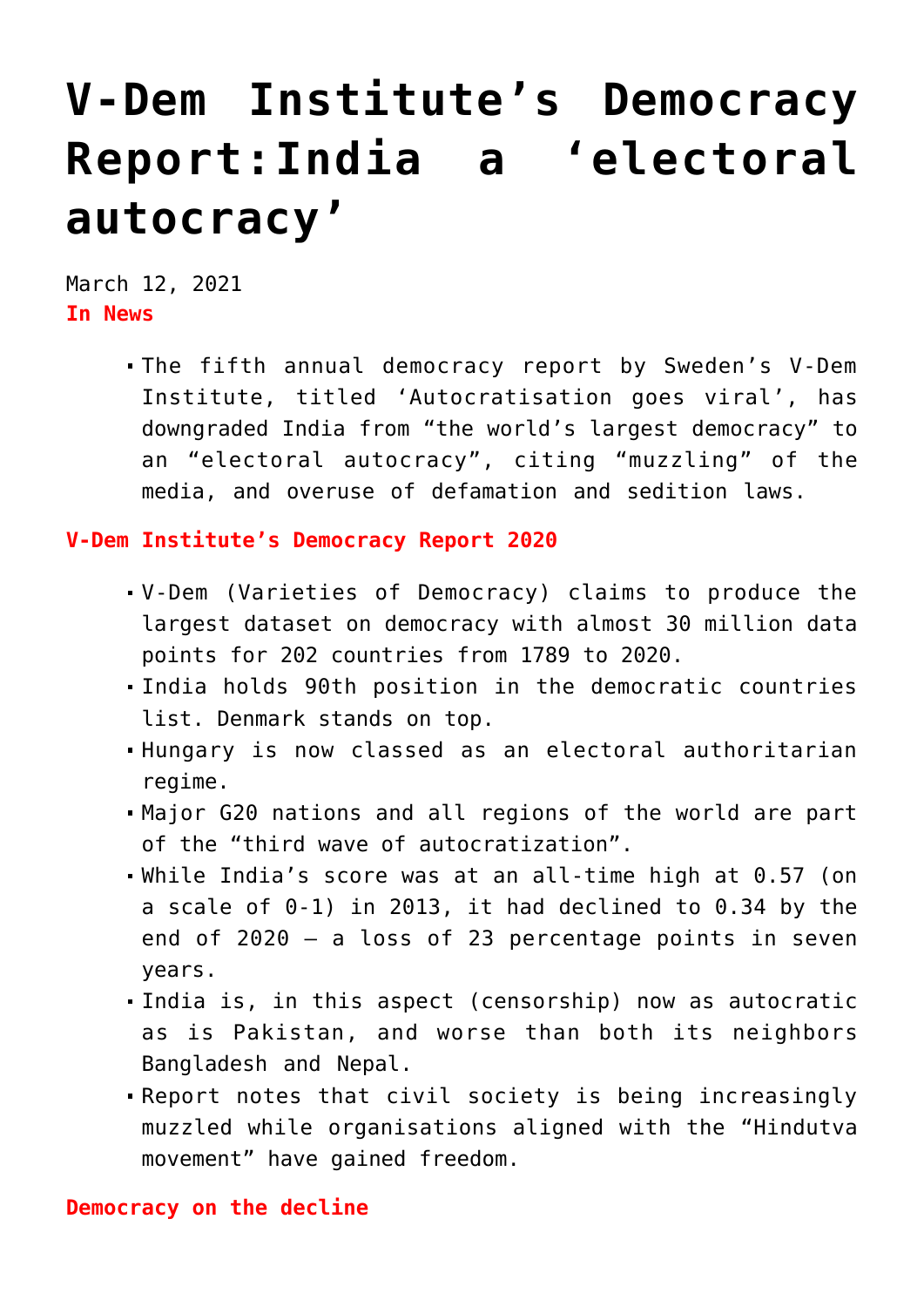- The report finds that liberal democracies have diminished over the past decade from 41 countries to 32 countries.
- "The global decline during the past 10 years is steep and continues in 2020, especially in the Asia-Pacific region, Central Asia, Eastern Europe, and Latin America. The level of democracy enjoyed by the average global citizen in 2020 is down to levels last found around 1990," says the report.
- notes an accelerating wave of autocratisation engulfing 25 nations, home to one-third of the world's population — that is 2.6 billion people.

## **Autocratization Surges**

- The "third wave of autocratization" is accelerating and deepening.
- Democracy declined in 26 countries during 2019, up from 18 in 2017.
- Down from 55% (98 states) at its peak in 2010 to 48% of the countries in the world as of 2019.
- The world is now left with 87 electoral and liberal democracies, which are home to 46% of the world's population.

## **V-Dem Institute**

- The V-Dem Institute is an independent research institute and the Headquarters of the project based at the Department of Political Science, University of Gothenburg, Sweden.
- The Institute was founded by Professor Staffan I. Lindberg in 2014.
- The V-Dem Institute is in charge of most operations relating to data collection and the V-Dem dataset, but is also becoming increasingly active on the policy arena.